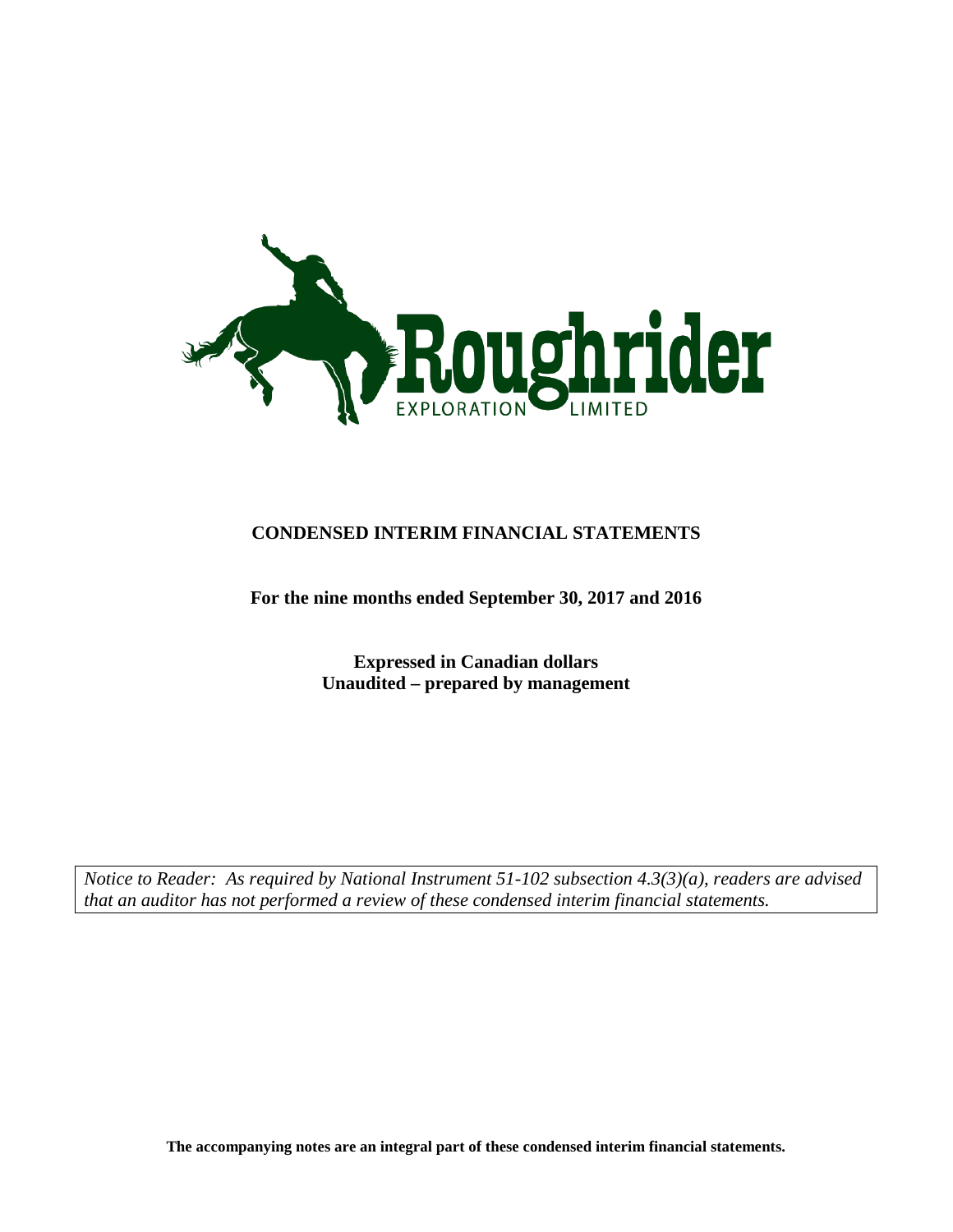### **CONDENSED INTERIM STATEMENTS OF FINANCIAL POSITION**

*Expressed in Canadian Dollars Unaudited – Prepared by Management*

|                                                                                           |      | September 30,<br>2017                            |              | December 31,<br>2016                             |
|-------------------------------------------------------------------------------------------|------|--------------------------------------------------|--------------|--------------------------------------------------|
| <b>ASSETS</b>                                                                             |      |                                                  |              |                                                  |
| <b>Current assets</b><br>Cash and cash equivalents<br>Receivables<br>Prepaid expenses     | \$   | 27,201<br>13,314<br>264,187<br>304,702           | $\mathbb{S}$ | 476,425<br>36,404<br>7,857<br>520,686            |
| <b>Non-current assets</b><br>Exploration property acquisition costs (Note 4)              | \$   | 1,408,899<br>1,713,601                           | \$           | 1,196,112<br>1,716,798                           |
| <b>LIABILITIES AND SHAREHOLDERS' EQUITY</b>                                               |      |                                                  |              |                                                  |
| <b>Current liabilities</b><br>Accounts payable and accrued liabilities (Note 7)           | $\$$ | 319,132                                          | $\mathbb{S}$ | 112,394                                          |
| <b>Non-current liabilities</b><br>Flow-through premium (Note 5)                           |      | 4,581<br>323,713                                 |              | 51,010<br>163,404                                |
| <b>Shareholders' equity</b><br>Capital stock (Note 6)<br>Other equity reserves<br>Deficit |      | 4,463,400<br>511,418<br>(3,584,930)<br>1,389,888 |              | 4,274,221<br>511,418<br>(3,232,245)<br>1,553,394 |
|                                                                                           | \$   | 1,713,601                                        | \$           | 1,716,798                                        |

Nature and continuance of operations (Note 1) Related party transactions (Note 7) Subsequent events (Note 11)

### **On behalf of the Board of Directors on November 29, 2017**

*Signed "Scott Gibson" Signed "Alex Heath"*

Director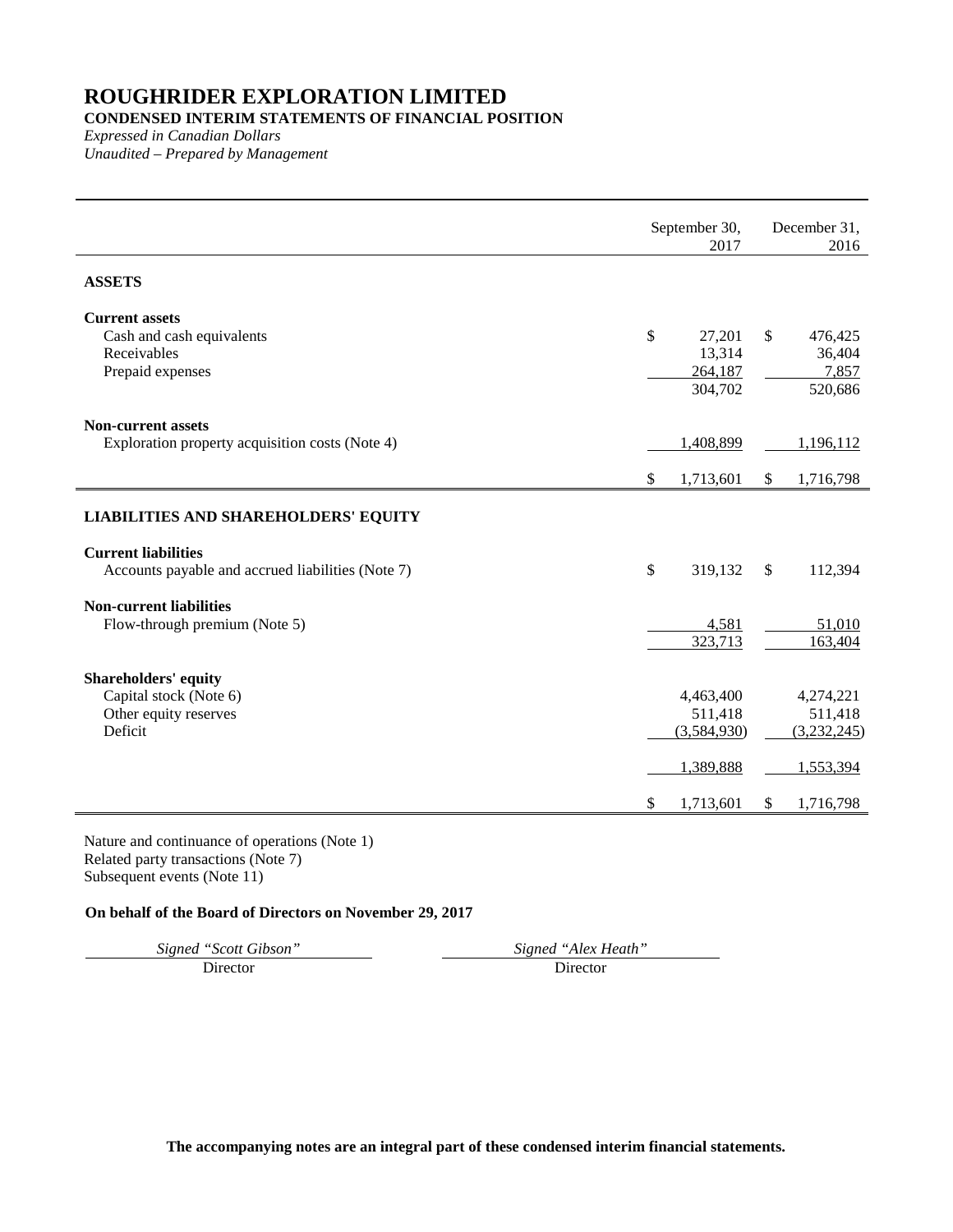### **CONDENSED INTERIM STATEMENTS OF LOSS AND COMPREHENSIVE LOSS**

*Expressed in Canadian Dollars*

*Unaudited – Prepared by Management*

|                                                                                                                                                                                                                                                                                                                                                                         | For the<br>three months ended<br>September<br>September<br>30, 2017<br>30, 2016           |                                                                                       | For the<br>nine months ended<br>September<br>September<br>30, 2016<br>30, 2017                            |                                                                                                            |
|-------------------------------------------------------------------------------------------------------------------------------------------------------------------------------------------------------------------------------------------------------------------------------------------------------------------------------------------------------------------------|-------------------------------------------------------------------------------------------|---------------------------------------------------------------------------------------|-----------------------------------------------------------------------------------------------------------|------------------------------------------------------------------------------------------------------------|
| <b>EXPENSES</b><br>Exploration expenses (Note 4 and 7)<br>Filing fees<br>Flow-through premium recovery (Note 5)<br>Interest income<br>Marketing (Note 7)<br>Office expenses<br>Professional fees<br>Salaries and personnel costs<br>Share-based compensation<br>Write-off exploration property acquisition costs (Note 4)<br>Loss and comprehensive loss for the period | 1,196<br>9,322<br>(44, 014)<br>(973)<br>15,375<br>10,893<br>27,533<br>58,933<br>(78, 265) | 17,688<br>11,647<br>$- -$<br>(66)<br>11,617<br>7,737<br>6,250<br>57,320<br>(112, 193) | 15,688<br>20,651<br>(46, 429)<br>(1,168)<br>38,582<br>25,653<br>83,291<br>197,596<br>18,821<br>(352, 685) | 104,253<br>19,756<br>(10, 821)<br>(1,150)<br>16,298<br>22,119<br>20,446<br>172,342<br>12,000<br>(355, 243) |
| Basic and diluted loss per common share<br>Weighted average number of common shares outstanding                                                                                                                                                                                                                                                                         | \$<br>(0.00)<br>37,477,887                                                                | \$<br>(0.00)<br>24,817,675                                                            | $\mathbb{S}$<br>(0.01)<br>36,876,680                                                                      | (0.01)<br>S.<br>24, 214, 568                                                                               |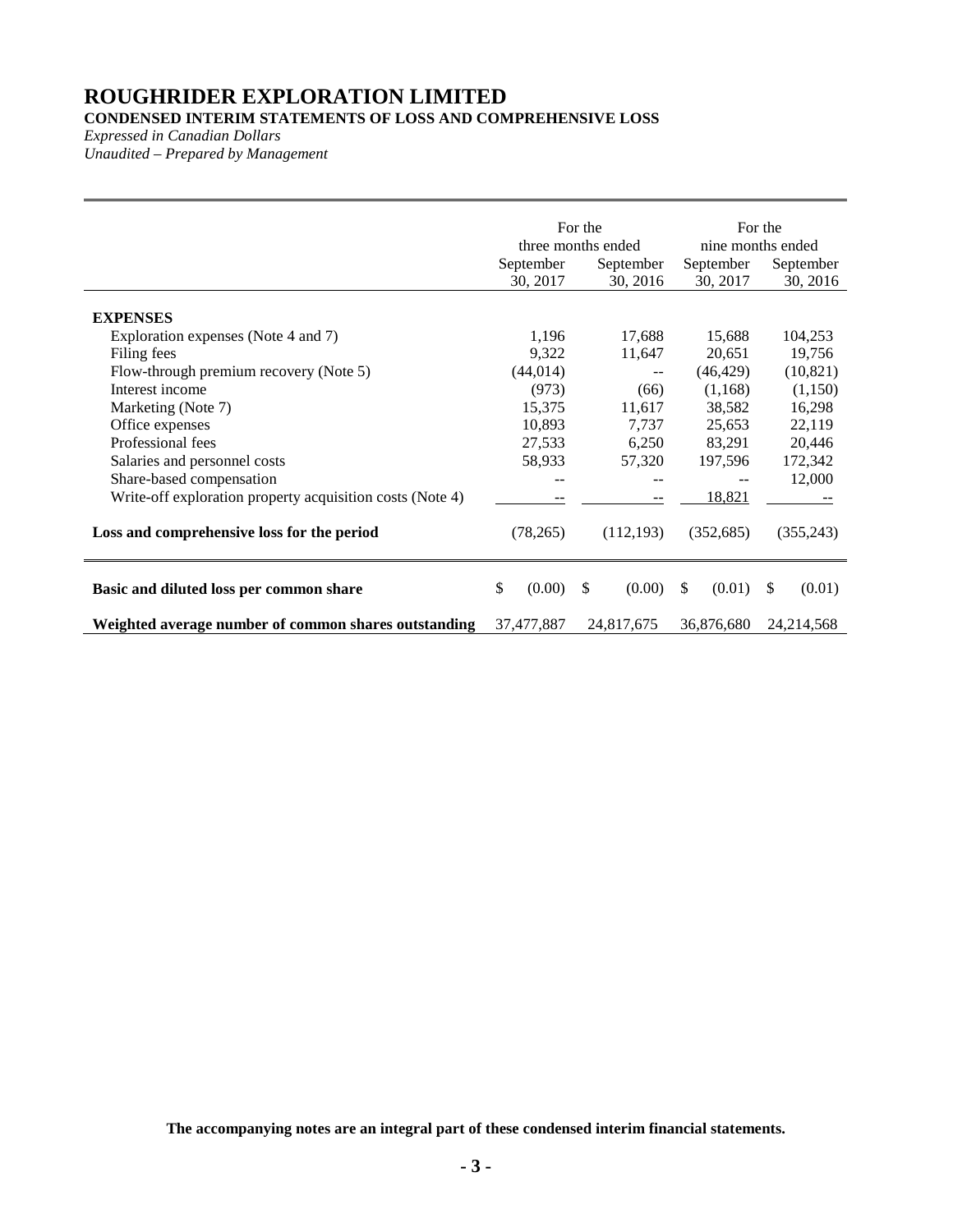### **CONDENSED INTERIM STATEMENT OF CHANGES IN SHAREHOLDERS' EQUITY**

*Expressed in Canadian Dollars*

*Unaudited – Prepared by Management*

|                                                                                                                                                                                          | <b>Capital Stock</b>             |                                                   |                                           |                |                                                                     |
|------------------------------------------------------------------------------------------------------------------------------------------------------------------------------------------|----------------------------------|---------------------------------------------------|-------------------------------------------|----------------|---------------------------------------------------------------------|
|                                                                                                                                                                                          | Number of<br><b>Shares</b>       | Amount                                            | Other<br><b>Equity</b><br><b>Reserves</b> | <b>Deficit</b> | <b>Total</b><br><b>Equity</b>                                       |
| Balance, December 31, 2015                                                                                                                                                               | 23,043,782                       | \$3,582,382                                       | \$453,782                                 | \$(2,702,074)  | \$1,334,090                                                         |
| Private placement<br>Issuance costs<br>Shares issued under option agreement<br>Warrants issued with private placement<br>Share-based payments<br>Property payment<br>Loss for the period | 1,035,147<br>1,969,828<br>75,000 | 72,460<br>(3,371)<br>177,285<br>(31,200)<br>9,000 | (1,248)<br>31,200<br>12,000<br>--         | (355, 243)     | 72,460<br>(4,619)<br>177,285<br>--<br>12,000<br>9,000<br>(355, 243) |
| Balance, September 30, 2016                                                                                                                                                              | 26,123,757                       | \$3,806,556                                       | \$495,734                                 | \$(3,057,317)  | \$1,244,973                                                         |
| <b>Balance, December 31, 2016</b>                                                                                                                                                        | 36, 374, 757                     | \$4,274,221                                       | \$511,418                                 | \$(3,232,245)  | \$1,553,394                                                         |
| Private placement<br>Property payment<br>Issuance costs<br>Loss for the period                                                                                                           | 200,000<br>2,575,000<br>--       | 10,000<br>179,500<br>(321)<br>--                  | $-$                                       | (352, 685)     | 10,000<br>179,500<br>(321)<br>(352, 685)                            |
| Balance, September 30, 2017                                                                                                                                                              | 39,149,757                       | \$4,463,400                                       | \$511,418                                 | \$(3,584,930)  | \$1,389,888                                                         |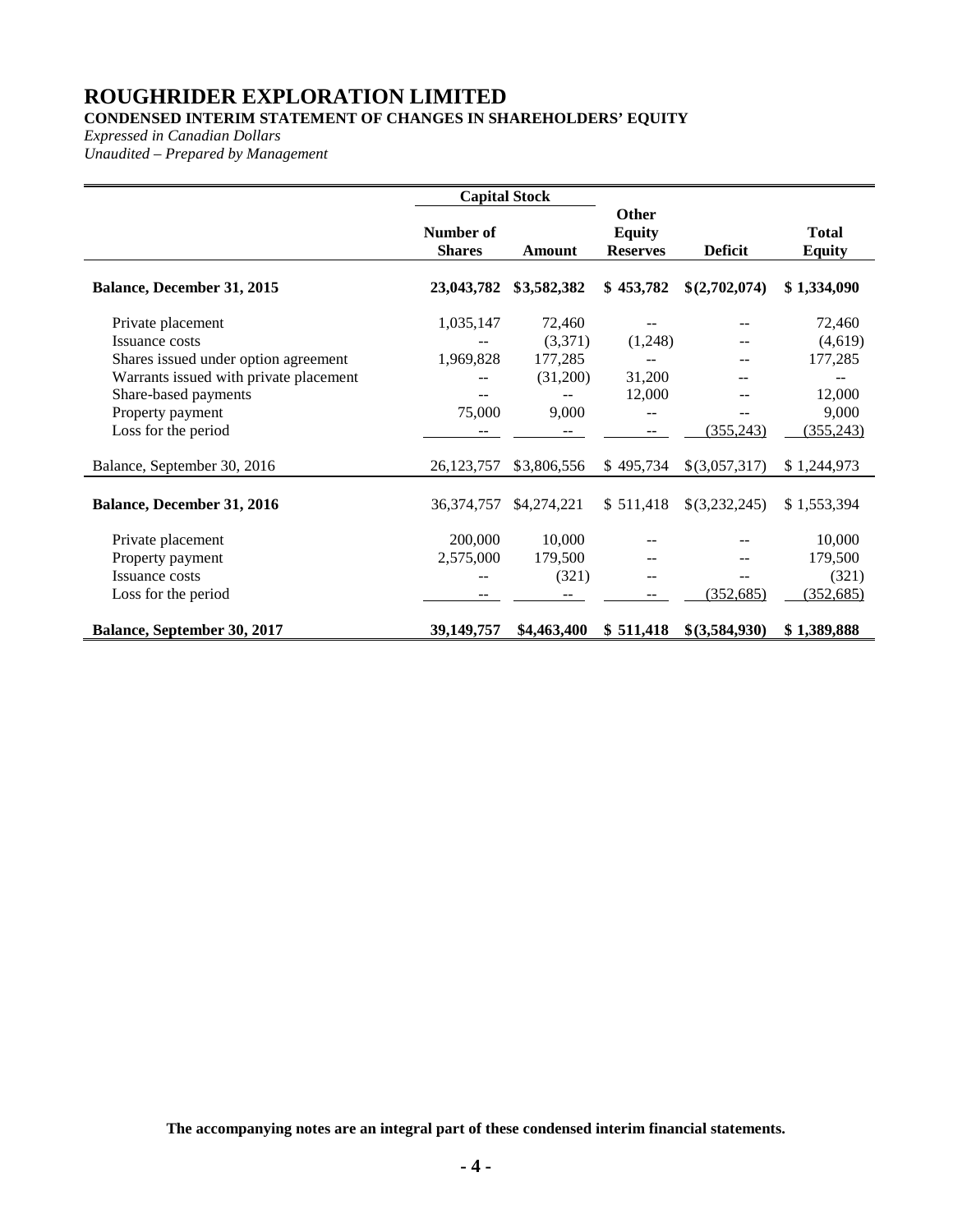### **CONDENSED INTERIM STATEMENTS OF CASH FLOWS**

*Expressed in Canadian Dollars*

*Unaudited – Prepared by Management*

|                                                                 |                                              | For the     |              | For the<br>nine months ended |
|-----------------------------------------------------------------|----------------------------------------------|-------------|--------------|------------------------------|
|                                                                 | three months ended<br>September<br>September |             | September    | September                    |
|                                                                 | 30, 2017                                     | 30, 2016    | 30, 2017     | 30, 2016                     |
| <b>OPERATING ACTIVITIES</b>                                     |                                              |             |              |                              |
| Loss for the period                                             | (78, 265)<br>\$                              | \$(112,193) | \$(352,685)  | \$(355,243)                  |
| Items not affecting cash:                                       |                                              |             |              |                              |
| Flow-through premium recovery (Note 5)                          | (44, 014)                                    |             | (46, 429)    | (10, 821)                    |
| Share-based payments                                            |                                              |             |              | 12,000                       |
| Write-off of exploration property acquisition costs<br>(Note 4) |                                              |             | 18,821       |                              |
| Changes in non-cash working capital items:                      |                                              |             |              |                              |
| Receivables                                                     | (4,116)                                      | (1, 342)    | 23,090       | (6, 732)                     |
| Prepaid expenses                                                | (259, 920)                                   | (45,792)    | (256, 330)   | (37, 535)                    |
| Accounts payable and accrued liabilities                        | 98,019                                       | 55,056      | 206,738      | 141,847                      |
| Net cash used in operating activities                           | (288, 296)                                   | (104,271)   | (406,795)    | (256, 484)                   |
| <b>INVESTING ACTIVITIES</b>                                     |                                              |             |              |                              |
| Additions of mineral properties                                 | (19, 354)                                    |             | (52, 108)    | (533)                        |
| Net cash used in investing activities                           | (19, 354)                                    | --          | (52, 108)    | (533)                        |
| <b>FINANCING ACTIVITIES</b>                                     |                                              |             |              |                              |
| Repayment of loans                                              |                                              |             |              | (22, 460)                    |
| Shares and warrants issued in private placements                |                                              |             | 10,000       | 72,460                       |
| Share issue costs                                               |                                              |             | (321)        | (4,619)                      |
| Net cash provided by financing activities                       | --                                           | --          | 9,679        | 45,381                       |
| Decrease in cash for the period                                 | (307, 650)                                   | (104,271)   | (449, 224)   | (211, 636)                   |
| Cash, beginning of period                                       | 334,851                                      | 267,738     | 476,425      | 375,102                      |
| Cash, end of period                                             | 27,201                                       | \$163,467   | 27,201<br>\$ | \$163,467                    |
| Cash consists of:                                               |                                              |             |              |                              |
| Cash                                                            | 27,201<br>\$                                 | \$          | 27,201<br>\$ | \$                           |
| Cashable guaranteed investment certificate                      |                                              |             |              |                              |
| issued by a Canadian bank                                       |                                              | 163,467     |              | 163,467                      |
|                                                                 | 27,201                                       | 163,467     | 334,851      | 163,467                      |
| Cash paid during the period for interest and taxes              | 361                                          | 26          | 805          | 753                          |
| Non-cash transactions affecting cash flows from                 |                                              |             |              |                              |
| Investing and financing activities:                             |                                              |             |              |                              |
| Finder's warrant valuation                                      |                                              |             |              | 2,570                        |
| Shares issued for property                                      | \$179,500                                    | \$177,285   | \$179,500    | \$186,285                    |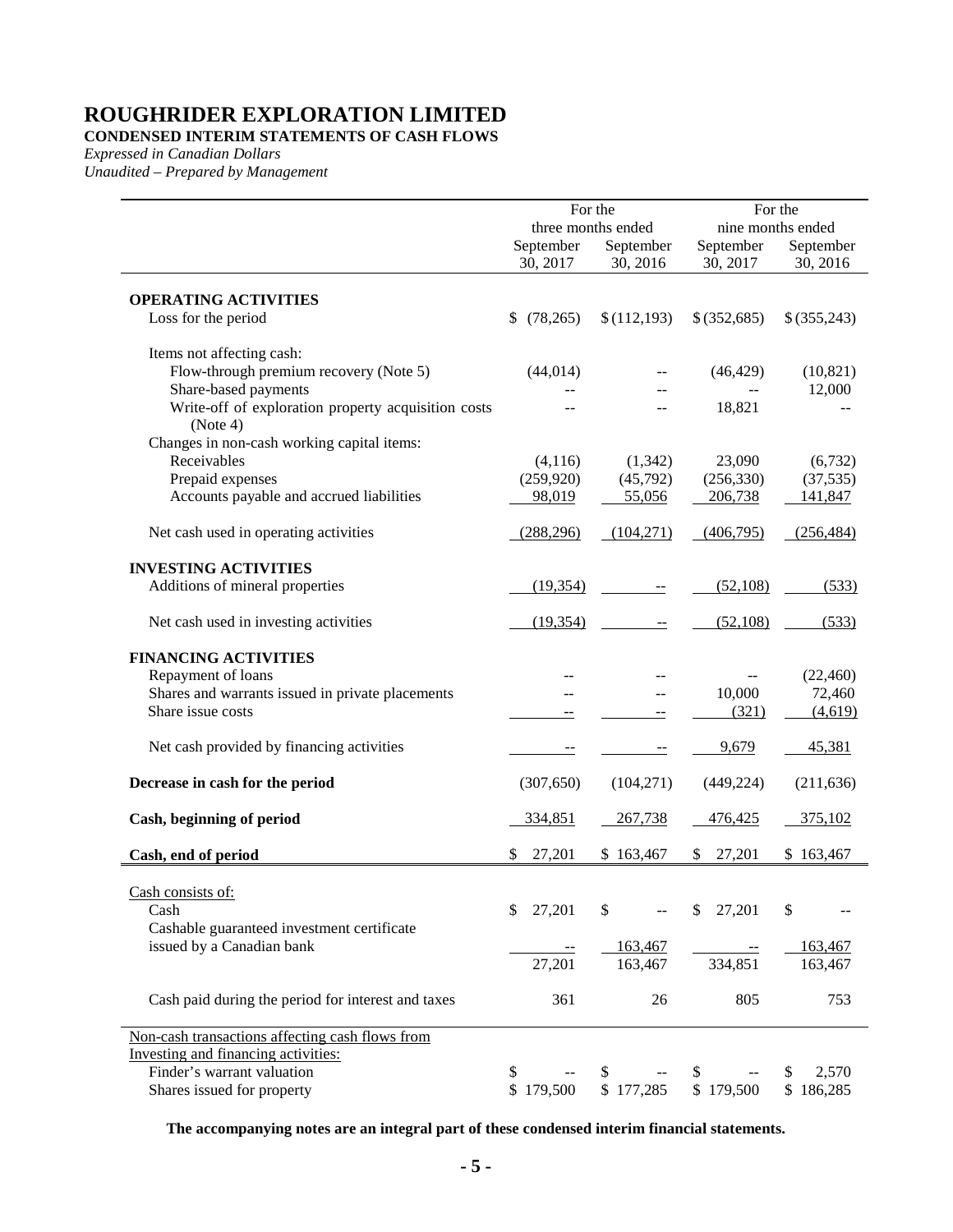NOTES TO THE CONDENSED INTERIM FINANCIAL STATEMENTS For the nine months ended September 30, 2017 *Expressed in Canadian Dollars Unaudited – Prepared by Management*

### **1. NATURE AND CONTINUANCE OF OPERATIONS**

Roughrider Exploration Limited ("Roughrider" or the "Company") was incorporated on December 7, 2011 under the *British Columbia Business Corporations Act*. The Company is listed on the TSX Venture Exchange as a Tier 2 Mining Issuer. The principal business of the Company is the exploration and evaluation of mineral properties. The principal focus of the Company is exploring the Genesis property, a uranium project located to the northeast of the Athabasca Basin in Saskatchewan.

The address of the Company's head office is Suite 420 - 625 Howe Street, Vancouver, British Columbia, Canada, V6C 2T6. The address of the Company's registered office is 2500 - 700 West Georgia Street, Vancouver, British Columbia, Canada, V7Y 1B3.

These financial statements have been prepared in accordance with International Financial Reporting Standards ("IFRS") with the assumption that the Company will be able to realize its assets and discharge its liabilities in the normal course of business rather than through a process of forced liquidation. The financial statements do not include adjustments to amounts and classifications of assets and liabilities that might be necessary should the Company be unable to continue operations.

The Company has no source of revenue, has an accumulated deficit of \$3,584,930 at September 30, 2017, and expects to incur further losses in order to explore its mineral properties. These factors cast significant doubt upon the Company's ability to continue as a going concern and, therefore suggest that the Company may be unable to realize its assets and discharge its liabilities in the normal course of business.

The Company's continuing operations are dependent upon its ability to obtain sufficient financing to explore the Genesis property, and upon the successful exploration and development or sale of the Company's exploration projects. Although the Company has been successful in obtaining financing to begin this process, there is no assurance that it will be able to obtain adequate financing in the future, or that such financing will be on terms that are advantageous to the Company.

### **2. BASIS OF PREPARATION**

These condensed interim financial statements, including comparatives, have been prepared using accounting policies consistent with IFRS applicable to the preparation of interim financial statements as issued by the International Accounting Standards Board ("IASB") including International Accounting Standard ("IAS") 34 Interim Financial Reporting, and are consistent with interpretations by the International Financial Reporting Interpretations Committee ("IFRIC") which were effective as of November 29, 2017, the date the Board of Directors authorized these financial statements for issuance.

The preparation of these condensed interim financial statements required management to make certain estimates, judgments and assumptions that affect the reported amounts of assets and liabilities at the date of the condensed interim financial statements. Actual results could differ from these estimates. Critical estimates and judgments are discussed more fully in the Company's audited financial statements for the period ended December 31, 2016.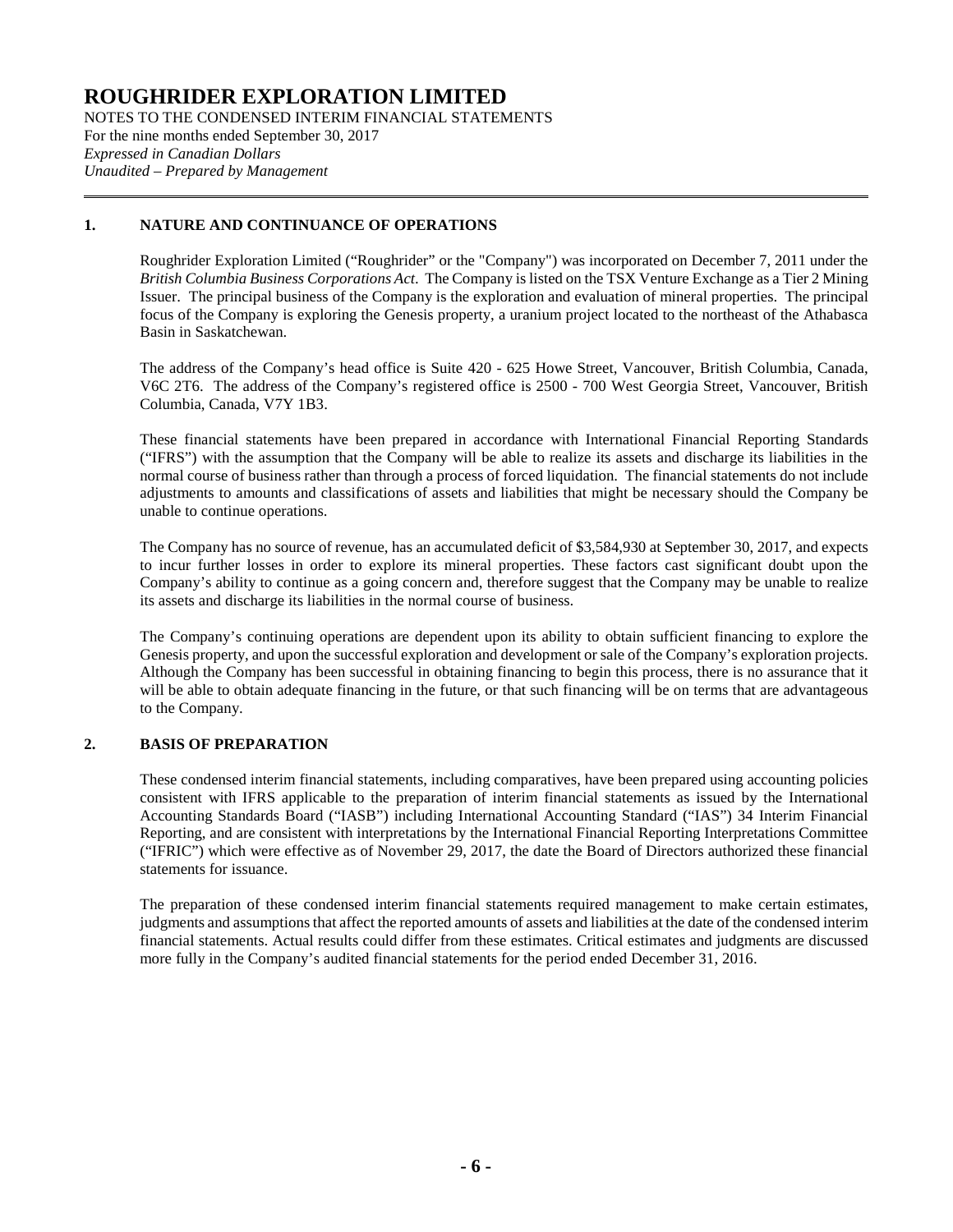NOTES TO THE CONDENSED INTERIM FINANCIAL STATEMENTS For the nine months ended September 30, 2017 *Expressed in Canadian Dollars Unaudited – Prepared by Management*

### **3. SIGNIFICANT ACCOUNTING POLICIES**

### **a. Basis of presentation**

These condensed interim financial statements are expressed in Canadian dollars, the Company's functional and presentation currency, the currency of the primary economic environment in which it operates. These condensed interim financial statements have been prepared on a historical cost basis, except for financial instruments classified as *financial instruments at fair value through profit and loss*, which are stated at their fair value. In addition, these condensed interim financial statements have been prepared using the accrual basis of accounting except for cash flow information.

Accounting policies used in the preparation of these financial statements are consistent with those described in the Company's audited annual financial statements for the period ended December 31, 2016.

### **b. Recent accounting pronouncements**

For the Company's year ended December 31, 2018:

*IFRS 7, Financial Instruments: Disclosures* amendment requires additional disclosures on transition from IAS 39 and IFRS 9, and will be effective for the Company's year ended December 31, 2018.

*IFRS 9, Financial Instruments* introduces the new requirements for the classification, measurement and de-recognition of financial assets and financial liabilities. Specifically, *IFRS 9* requires all recognized financial assets that are within the scope of *IAS 39 Financial Instruments: Recognition and Measurement* to be subsequently measured at amortized cost or fair value. The amendment also introduces a third measurement category for financial assets: fair value through other comprehensive income, and includes a single, forward-looking 'expected loss' impairment model. These amendments will be effective for the Company's year ended December 31, 2018.

*IFRS 15, Revenue from Contracts with Customers:* This new standard establishes a new control-based revenue recognition model which could change the timing of revenue recognition.

#### For the Company's year ended December 31, 2019:

*IFRS 16, Leases:* This new standard eliminates the classification of leases as either operating leases or finance leases and introduces a single lessee accounting model which requires the lessee to recognize assets and liabilities for all leases with a term of longer than 12 months.

The Company is in the process of assessing the impact of the upcoming changes in accounting standards.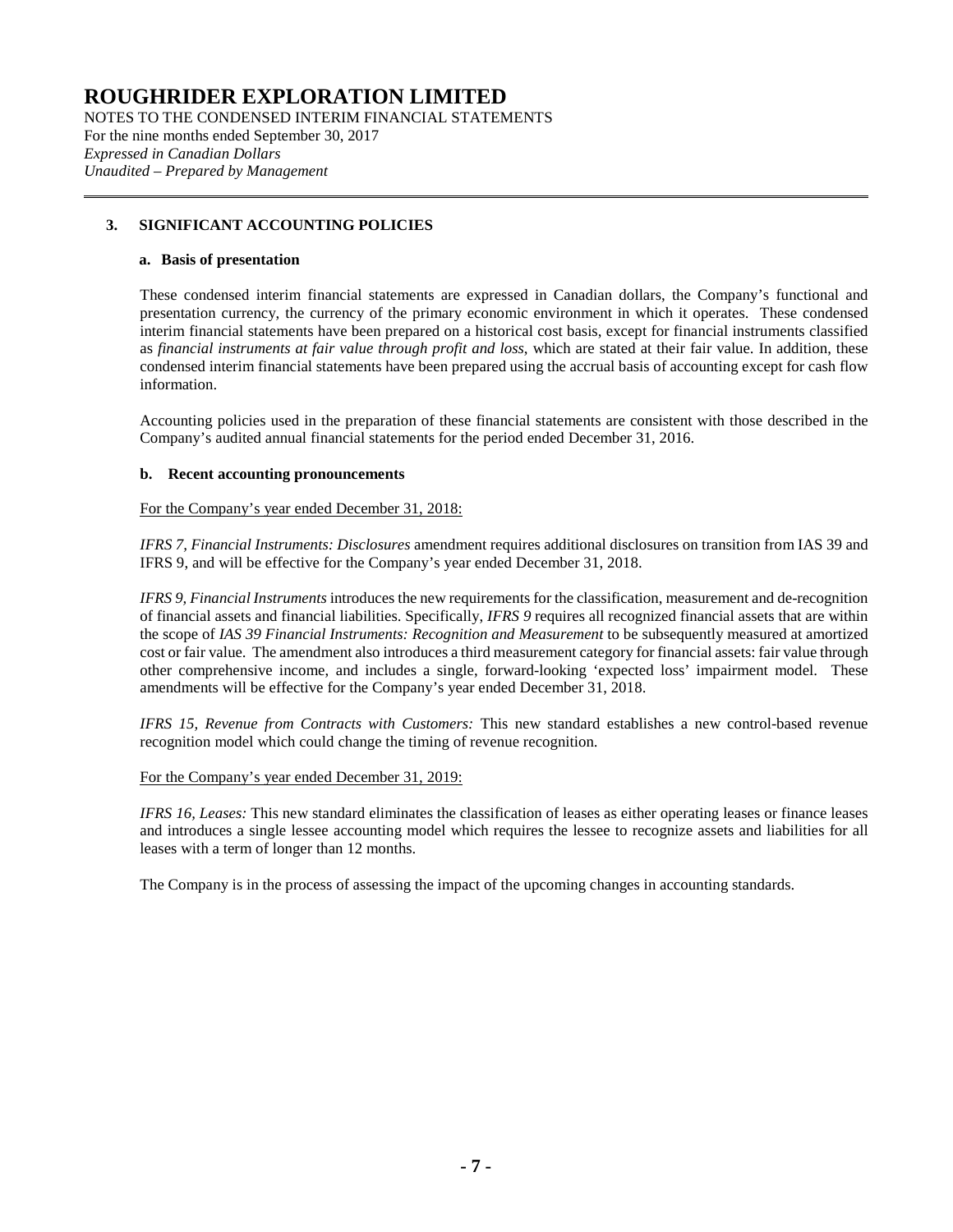NOTES TO THE CONDENSED INTERIM FINANCIAL STATEMENTS For the nine months ended September 30, 2017 *Expressed in Canadian Dollars Unaudited – Prepared by Management*

### <span id="page-7-0"></span>**4. EXPLORATION PROPERTY**

#### **a. Acquisition costs**

|                                                                            | September<br>30, 2017               |          | December<br>31, 2016 |
|----------------------------------------------------------------------------|-------------------------------------|----------|----------------------|
| Genesis property, Saskatchewan, Canada<br>Iron Butte property, Nevada, USA | $$1,371,112$ $$1,196,112$<br>37,787 |          |                      |
| Total                                                                      | 1.408.899                           | <b>S</b> | 1,196,112            |

### *Genesis property*

On July 16, 2014, the Company entered into an option agreement, subsequently amended, with Kivalliq Energy Corp, ("Kivalliq") under which Roughrider may earn up to an 85% interest in Kivalliq's "Genesis" uranium project (the "Genesis property").

Under the terms of the amended option agreement, the Company may earn an initial 50% interest by making cash payments, incurring expenditures, and issuing shares as follows:

|                                        | Payments         | Expenditures       | Common shares     |
|----------------------------------------|------------------|--------------------|-------------------|
| On the effective date of the agreement | $$125,000^{(1)}$ | N/A                | $1,969,828^{(1)}$ |
| On or before December 31, 2014         | N/A              | $$1,000,000^{(1)}$ | N/A               |
| On signing of the amending agreement   | $$400,000^{(1)}$ | N/A                | N/A               |
| On or before August 31, 2016           | N/A              | N/A                | $1,969,828^{(4)}$ |
| On or before August 31, 2017           | $$175,000^{(2)}$ | \$1,100,000        | N/A               |
| Total                                  | \$700,000        | $$2,100,000^{(3)}$ | 3,939,656         |

 $\overline{^{(1)}}$  This amount has been paid, this expenditure incurred, or these shares issued as of December 31, 2015.

(2) This amount was paid, at Roughrider's election, through the issuance of 2,500,000 shares at a deemed price of \$0.07 per share.

 $^{(3)}$  As of September 30, 2017, the Company has incurred cumulative expenditures of \$2,186,000 including GST, as allowed under the amended option agreement.

(4) These shares have been issued as of December 31, 2016.

As at September 30, 2017, all requirements above have been met and the Company has earned a 50% interest in the Genesis property.

The Company may acquire a further 35% interest (for an aggregate 85% interest) by making cash payments, incurring expenditures, and issuing shares as follows:

|                              | Payments         | Expenditures | Common shares |
|------------------------------|------------------|--------------|---------------|
| On or before August 31, 2018 | $$250,000^{(1)}$ | N/A          | N/A           |
| On or before August 31, 2019 | $$450,000^{(1)}$ | \$2,500,000  | N/A           |

(1) This amount may be paid either in cash or in shares, at Roughrider's election.

During the year ended December 31, 2016, Roughrider acquired additional claims within the boundary of the Genesis project for the issuance of 75,000 common shares, valued at \$9,000, and the creation of a 2% net smelter returns royalty ("NSR") on production from the area covered by the licenses. The NSR may be reduced to 1% by the payment of \$500,000 within six months of publishing a feasibility study incorporating the area covered by the licences.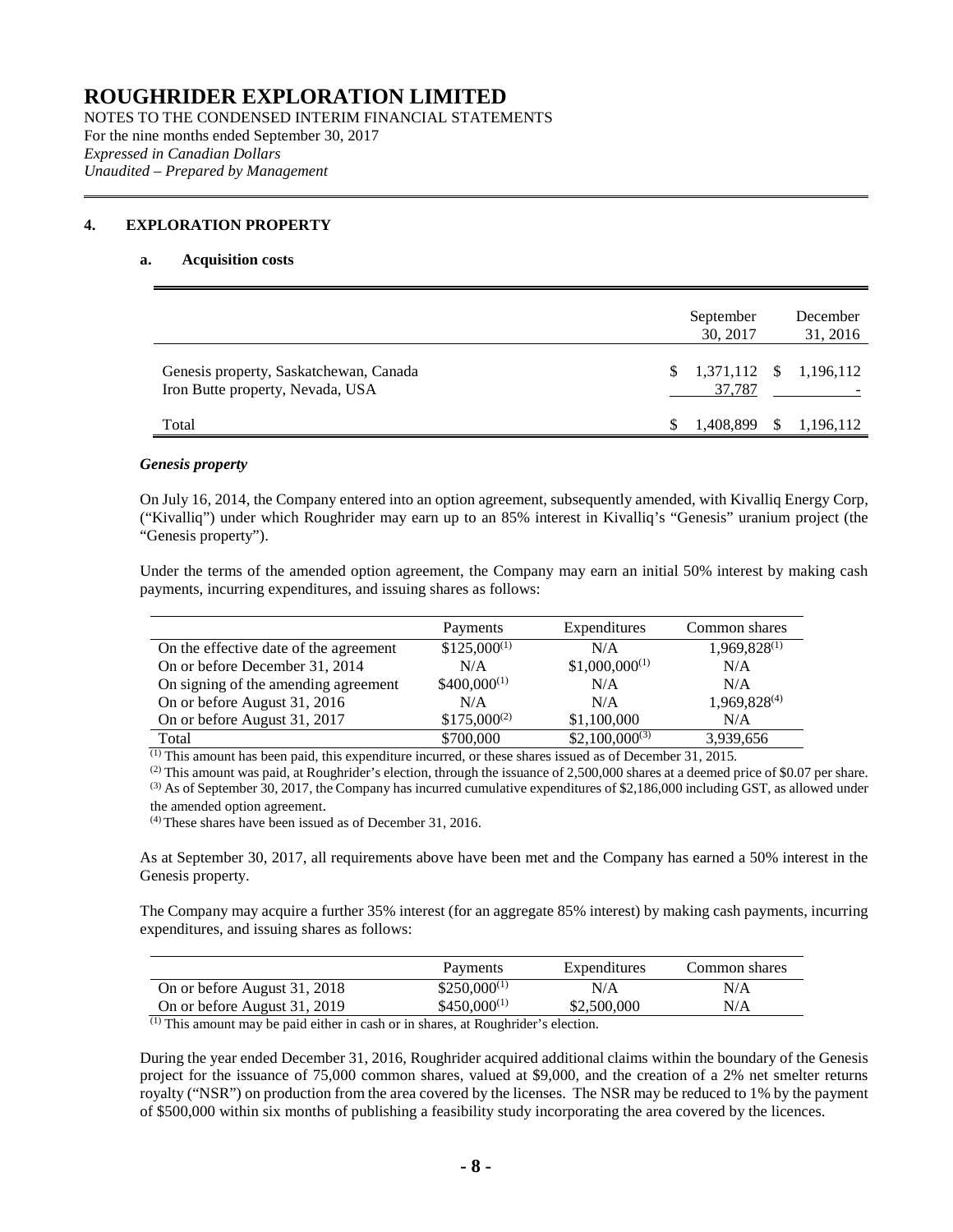NOTES TO THE CONDENSED INTERIM FINANCIAL STATEMENTS For the nine months ended September 30, 2017 *Expressed in Canadian Dollars Unaudited – Prepared by Management*

### **[4.](#page-7-0) EXPLORATION PROPERTY** (cont'd)

### *Iron Butte property*

On June 21, 2017, the Company entered into an option agreement, with David C. and Debra J. Knight Living Trust (the "Optionor"), under which Roughrider may earn a 100% interest in 24 mining claims comprising the Iron Butte oxide gold-silver project in Lander County, Nevada (the "Iron Butte property").

Under the terms of the option agreement, the Company may earn a 100% interest by making cash payments and issuing shares as follows:

|                                        | Payments          | Common shares  |
|----------------------------------------|-------------------|----------------|
| On the effective date of the agreement | $US$25,000^{(1)}$ | $75,000^{(1)}$ |
| On or before June 27, 2018             | US\$50,000        | 125,000        |
| On or before June 27, 2019             | US\$75,000        | 200,000        |
| On or before June 27, 2020             | US\$100,000       | 250,000        |
| On or before June 27, 2021             | US\$150,000       | 350,000        |
| On or before June 27, 2022             | US\$200,000       | 500,000        |
| On or before June 27, 2023             | US\$400,000       | Nil            |
| Total                                  | US\$1,000,000     | 1,500,000      |

 $\overline{^{(1)}}$  US\$25,000 has been paid and 75,000 common shares valued at \$4,500 issued as of September 30, 2017.

Following exercise of the option until commencement of commercial production, the Company must also pay to the Optionor an advance royalty payment of US\$2,000 monthly, which will be credited against a 2.5% NSR retained by the Optionor.

Upon the Company making a production decision in respect of the Iron Butte property, a further US\$1,000,000 is payable and 500,000 common shares are issuable to the Optionor.

Following commencement of commercial production, the Company must make cash bonus payments to the Optionor as follows: US\$500,000 for every 1,000,000 ounces of gold produced from the Iron Butte property, and US\$500,000 for every 10,000,000 ounces of silver produced from the Iron Butte property.

#### *Sabin property*

On March 6, 2017, the Company entered into a letter agreement with Commander Resources Ltd. ("Commander") to acquire up to a 100% interest in Commander's Sabin zinc-copper-silver property in Northwestern Ontario, Canada. On June 2, 2017, the Company terminated the letter agreement.

During the period ended September 30, 2017 the Company also staked certain claims contiguous to the Sabin property in Northwestern Ontario, Canada at a cost of \$18,821; these costs were written off as at September 30, 2017 as the Company has no intentions of advancing the project at this time.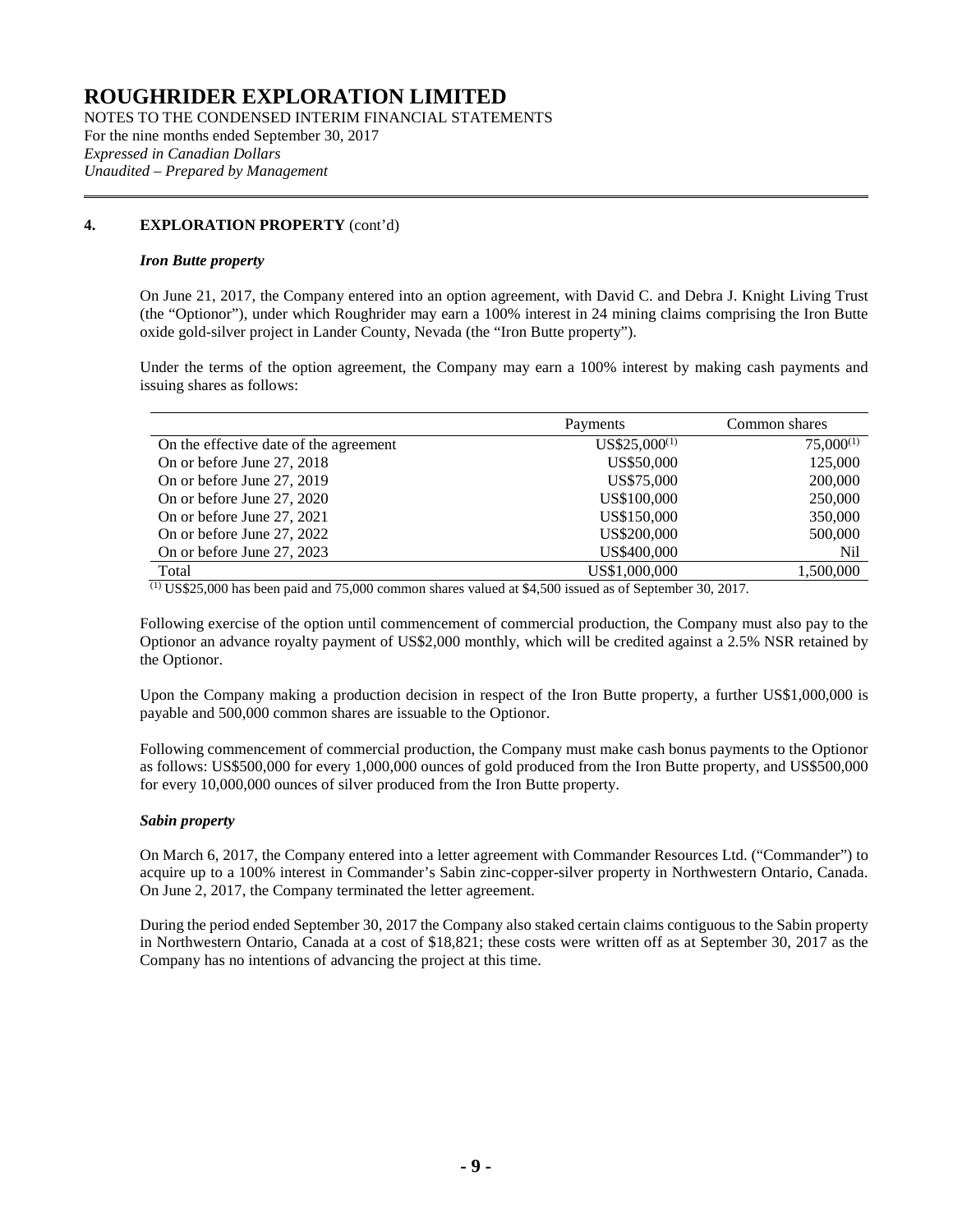NOTES TO THE CONDENSED INTERIM FINANCIAL STATEMENTS For the nine months ended September 30, 2017 *Expressed in Canadian Dollars Unaudited – Prepared by Management*

### **[4.](#page-7-0) EXPLORATION PROPERTY** (cont'd)

### **b. Exploration expenses**

The Company incurred the following exploration expenditures during the nine months ended September 30, 2017 and 2016:

|                             | September    |               | September |
|-----------------------------|--------------|---------------|-----------|
|                             | 30, 2017     |               | 30, 2016  |
|                             |              |               |           |
| Assays                      | \$<br>641    | <sup>\$</sup> |           |
| Consultants (data analysis) | 6,764        |               | 40,000    |
| Filing fees                 | 39           |               | 2,439     |
| Geological consulting       | 3,880        |               |           |
| Geological survey           | 348          |               | 46,647    |
| Materials                   | 278          |               |           |
| Meals                       | 398          |               | 167       |
| Parking                     |              |               | 81        |
| Personnel time              |              |               | 14,919    |
| Travel                      | 3,340        |               |           |
| Total                       | \$<br>15,688 | \$            | 104,253   |

### **5. FLOW THROUGH PREMIUM LIABILITY**

On December 30, 2016, the Company completed a flow-through private placement of 5,101,000 flow-through shares at a price of \$0.06 per share for gross proceeds of \$306,060. A \$51,010 flow-through share premium liability was recorded pursuant to this financing. Upon incurring qualifying expenditures of \$278,575 for the period ended September 30, 2017, the flow-through share premium liability was partially extinguished, and a recovery of this liability was recorded in the Statements of Loss and Comprehensive Loss, in the amount of \$46,429 (2016 - \$10,821).

### **6. CAPITAL STOCK**

### **Authorized:**

Unlimited common shares with no par value and unlimited preferred shares with no par value.

#### **Issuances**

On February 2, 2016, the Company completed a private placement of 1,035,147 common shares at a price of \$0.07 per share for gross proceeds of \$72,460. Each unit consisted of one common share and one warrant. Each whole warrant entitles the holder to purchase one common share at a price of \$0.12 per share until February 1, 2018. The Company paid cash finder's fees of \$3,000 and issued 42,857 finder's warrants valued at \$1,300. The finder's warrants have the same terms as the warrants bundled in the units. The Company incurred additional costs of \$1,619 in connection with this financing.

On May 30, 2016, the Company acquired additional exploration property in exchange for the issuance of 75,000 shares valued at \$9,000 and a 2% NSR royalty on the property. The NSR may be reduced to 1% by the payment of \$500,000 within six months of publishing a feasibility study incorporating the area covered by the licenses. The Company incurred additional costs of \$534 in connection with this acquisition.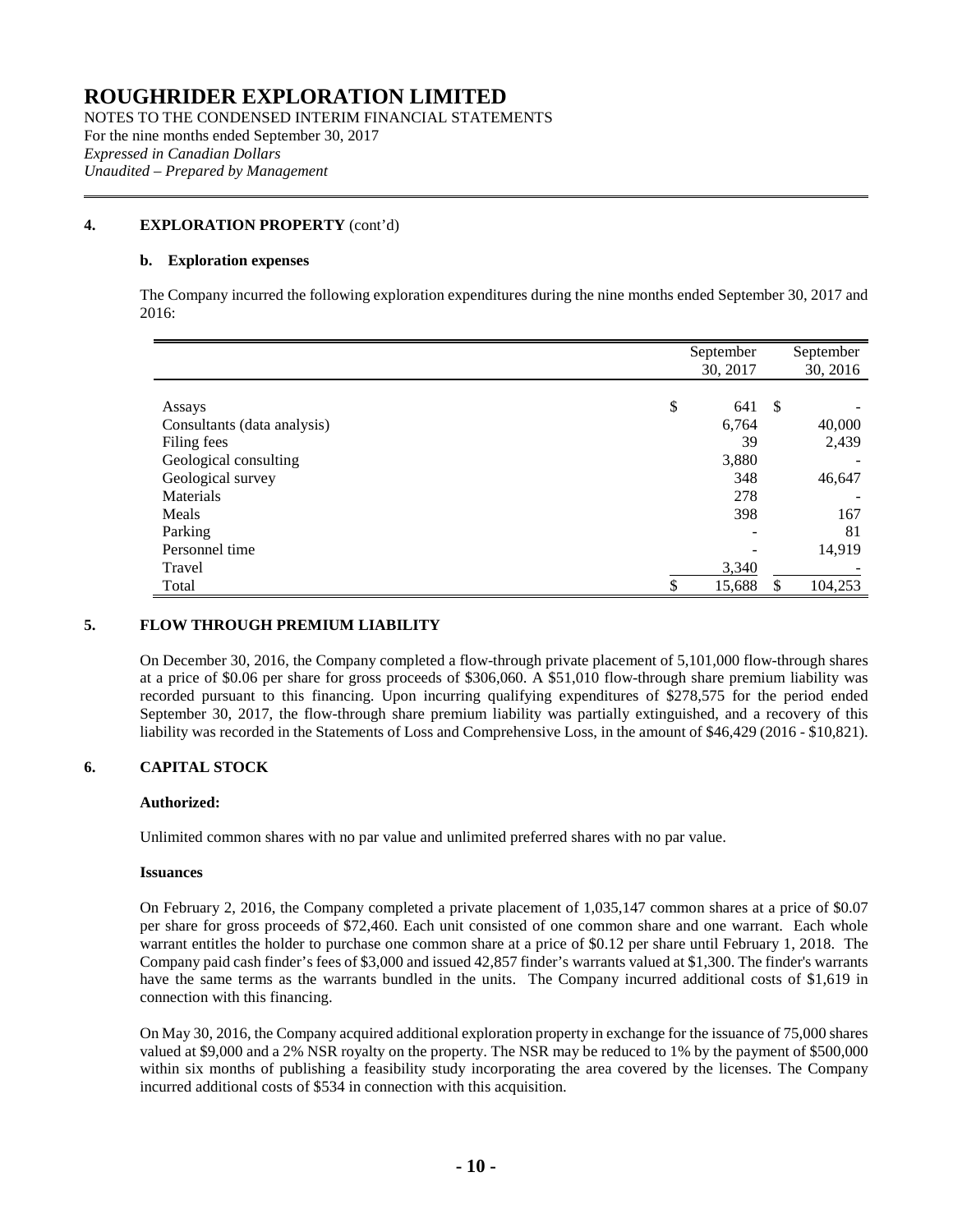NOTES TO THE CONDENSED INTERIM FINANCIAL STATEMENTS For the nine months ended September 30, 2017 *Expressed in Canadian Dollars Unaudited – Prepared by Management*

### **6. CAPITAL STOCK** (cont'd)

### **Issuances** (cont'd)

On August 30, 2016, the Company made a share payment to Kivalliq of 1,969,828 shares which was due under the Genesis property option agreement described in Note 4. These shares were issued at a price of \$0.09 for a total value of \$177,285.

On December 30, 2016, the Company closed the first tranche of a flow-through private placement of 5,101,000 flowthrough units (the "FT Units") at a price of \$0.06 per FT Unit for aggregate proceeds of \$306,060 and an aggregate of 5,150,000 non-flow-through common shares (the "Non-FT Shares") at a price of \$0.05 per Non-FT Share for aggregate proceeds of \$257,500. The FT Units consist of one flow-through common share and one half of one share purchase warrant. Each whole warrant entitles the holder to purchase one non-flow-through common share at a price of \$0.10 per common share until December 30, 2018. The Company paid cash finder's fees of \$14,704 and issued 245,070 finder's warrants with a Black-Scholes valuation of \$6,684. The finder's warrants have the same terms as the warrants bundled in the units. The Company incurred additional costs of \$22,963 in connection with this financing.

On January 5, 2017, the Company closed the final tranche of the non-brokered private placement financing and issued 200,000 additional non-flow through shares ("Non-FT Shares") at a price of \$0.05 per Non-FT Share for proceeds of \$10,000. The Company incurred additional costs of \$321 in connection with this financing.

On July 13, 2017, the Company made a share payment to the Iron Butte Optionor of 75,000 shares which was due under the Iron Butte property option agreement described in Note 4. These shares were issued at a price of \$0.06 for a total value of \$4,500.

On August 30, 2017, the Company made a share payment to Kivalliq of 2,500,000 shares which was due under the Genesis property option agreement described in Note 4. These shares were issued at a price of \$0.07 for a total value of \$175,000.

### **Escrowed shares**

As at September 30, 2017, the Company has nil shares held in escrow (December 31, 2016 – 972,000). Tranches of 15% (486,000 shares each) were released every 6 months, with the final tranche being released on July 16, 2017.

### **Stock options**

The Company has established a share purchase option plan whereby the Board of Directors may grant options to directors, officers, employees or consultants. The goal of this plan is to more closely align the interests of optionholders with the interests of shareholders.

The Company has been authorized by its shareholders to grant stock options numbering up to ten percent (10%) of the number of common shares issued and outstanding. Under the plan, the exercise price of each option shall be determined by the directors but will in no event be less than the discount market price for the common shares. Stock options granted are subject to a maximum term of 10 years and vest at the discretion of the Board of Directors. Options granted to consultants performing investor relations activities shall vest over a minimum of 12 months with no more than one quarter of such options vesting in any 3 month period.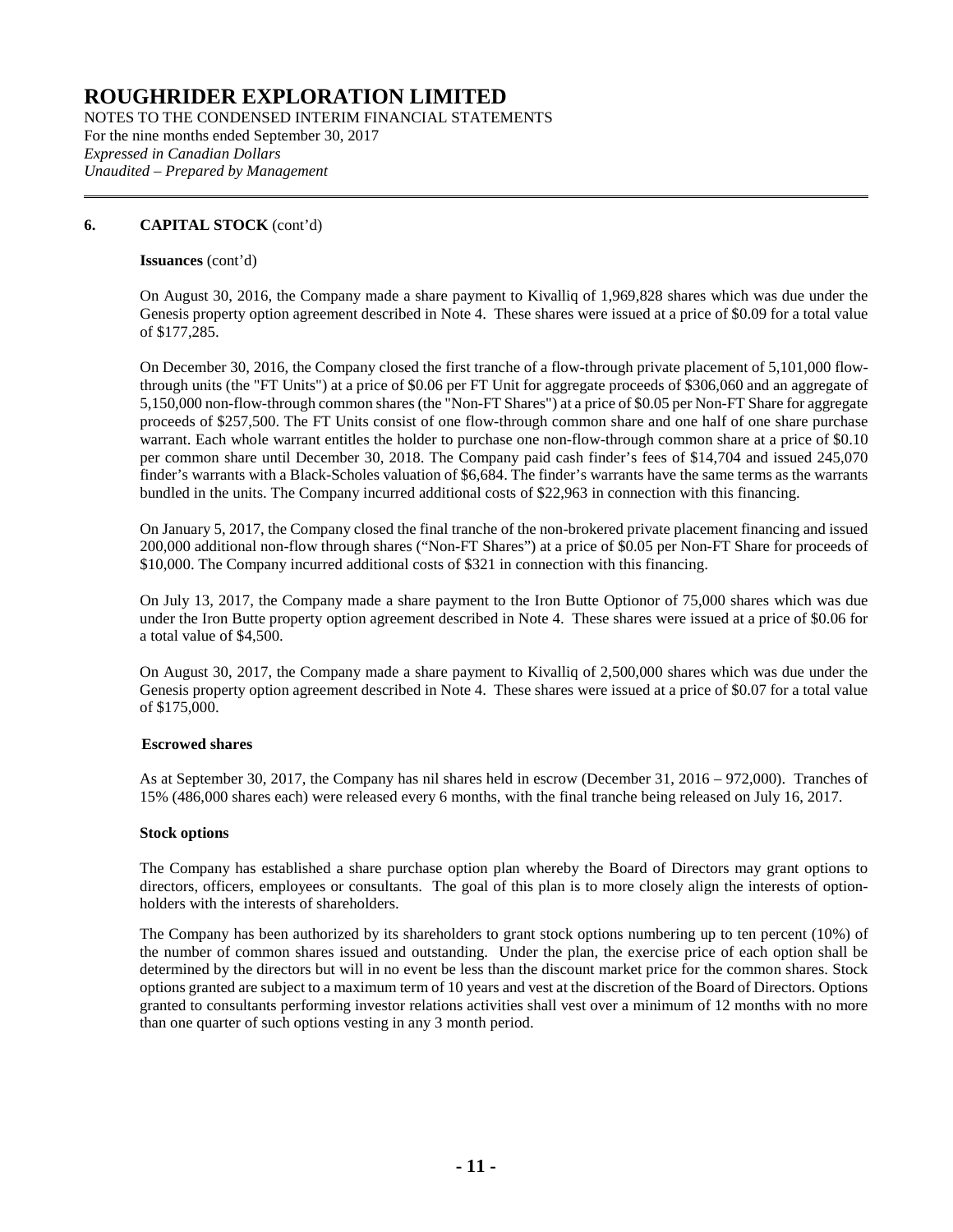NOTES TO THE CONDENSED INTERIM FINANCIAL STATEMENTS For the nine months ended September 30, 2017 *Expressed in Canadian Dollars Unaudited – Prepared by Management*

### **6. CAPITAL STOCK** (cont'd)

 $\mathbf{r}$ 

### **Stock options** (cont'd)

Details of stock option activity are as follows:

|                                    | Number of options | Weighted average |
|------------------------------------|-------------------|------------------|
|                                    |                   | exercise price   |
| Outstanding, December 31, 2015     | 1,950,000         | \$0.22           |
| Granted                            | 450,000           | \$0.10           |
| Outstanding, December 31, 2016 and |                   |                  |
| September 30, 2017                 | 2,400,000         | \$0.20           |

The following table summarizes information about stock options outstanding and exercisable to directors, officers, employees and consultants as at September 30, 2017:

| Grant date    | Expiry date                                 | Exercise<br>price | Number of options<br>outstanding and<br>exercisable | Remaining<br>contractual life |
|---------------|---------------------------------------------|-------------------|-----------------------------------------------------|-------------------------------|
| Aug. 7, 2014  | Aug. 7, 2019                                | \$0.22            | 1,950,000                                           | $1.85$ years                  |
| Feb. 1, 2016  | Feb. 1, 2021                                | \$0.12            | 250,000                                             | 3.34 years                    |
| Dec. 20, 2016 | Dec. 20, 2021                               | \$0.07            | 200,000                                             | 4.22 years                    |
|               | Weighted average remaining contractual life |                   |                                                     | $2.71$ years                  |

The fair values of stock options granted were calculated using the Black-Scholes Option Pricing Model, based on the following weighted average assumptions:

|                                 | September 30, 2017 | December 31, 2016 |
|---------------------------------|--------------------|-------------------|
| Exercise price                  |                    | \$0.10            |
| Average risk-free interest rate |                    | 0.88%             |
| Expected dividend yield         |                    | $0.00\%$          |
| Expected stock price volatility |                    | 120.74%           |
| Expected life                   |                    | $5.00$ years      |
| Value per option                |                    | \$0.047           |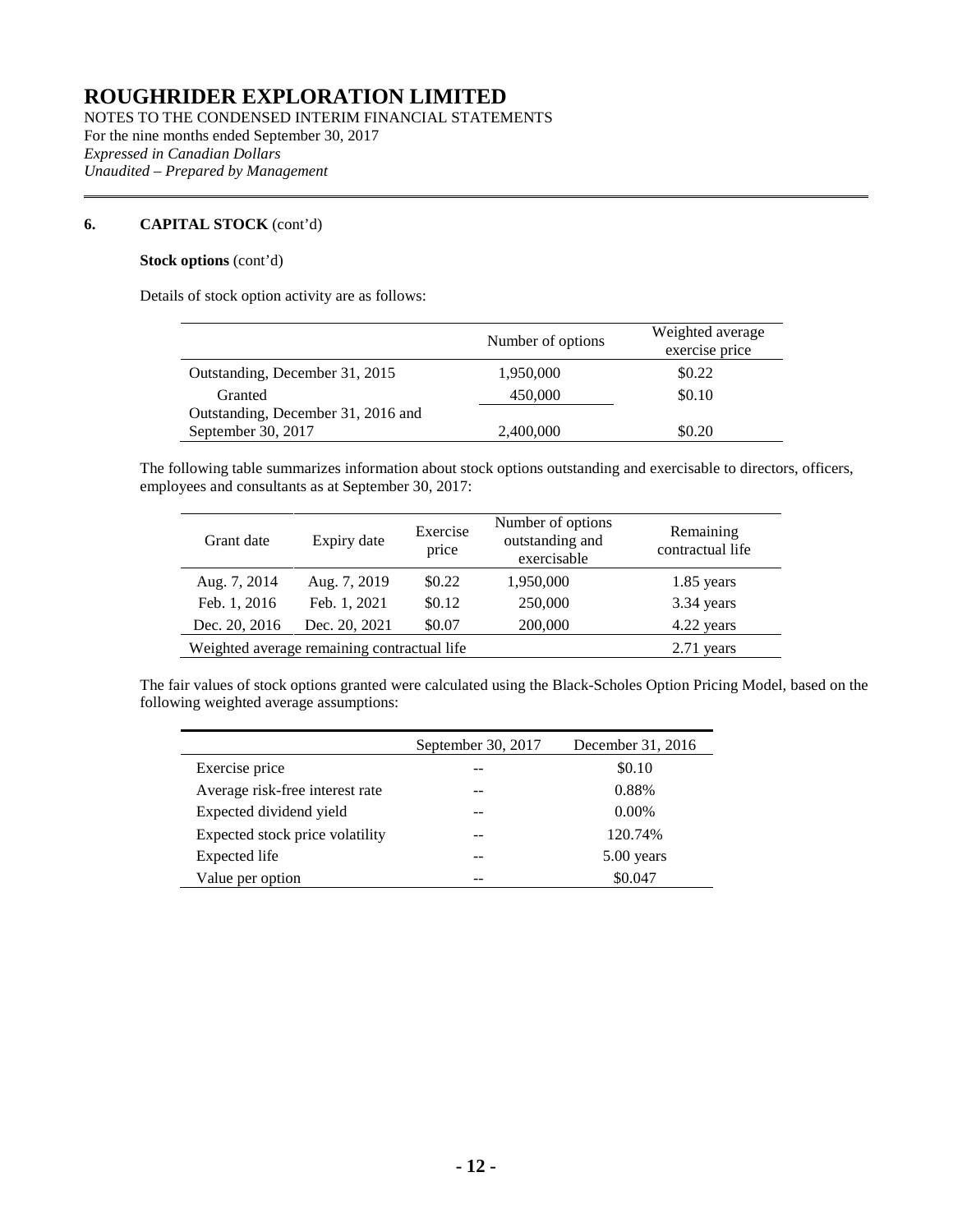NOTES TO THE CONDENSED INTERIM FINANCIAL STATEMENTS For the nine months ended September 30, 2017 *Expressed in Canadian Dollars Unaudited – Prepared by Management*

### **6. CAPITAL STOCK** (cont'd)

### **Warrants**

Details of warrant activity are as follows:

|                                 | Number of warrants | Weighted average<br>exercise price |
|---------------------------------|--------------------|------------------------------------|
| Outstanding, December 31, 2015  | 7,653,896          | \$0.32                             |
| <b>Issued</b>                   | 3,873,574          | \$0.11                             |
| Expired                         | (603, 420)         | \$0.21                             |
| Outstanding, December 31, 2016  | 10,924,050         | \$0.25                             |
| Expired                         | (6,264,226)        | \$0.35                             |
| Outstanding, September 30, 2017 | 4,659,824          | \$0.11                             |

As at September 30, 2017, the outstanding stock purchase warrants were as follows:

| Expiry date                                  | Exercise price | Number of warrants | Remaining<br>contractual life |
|----------------------------------------------|----------------|--------------------|-------------------------------|
| December 31, 2017                            | \$0.12         | $786,250^{(1)}$    | $0.25$ years                  |
| February 1, 2018                             | \$0.12         | $1,078,004^{(2)}$  | $0.34$ years                  |
| December 30, 2018                            | \$0.10         | $2,795,570^{(3)}$  | $1.25$ years                  |
| Weighted average remaining contractual life: |                |                    | $0.87$ years                  |

 $(1)$  67,500 of which are finder's warrants

 $(2)$  42,857 of which are finder's warrants

 $(3)$  245,070 of which are finder's warrants

The fair values of the finder's warrants issued were calculated using the Black-Scholes Option Pricing Model, based on the following weighted average assumptions:

|                                 | September 30, 2017 | December 31, 2016 |
|---------------------------------|--------------------|-------------------|
| Exercise price                  |                    | \$0.10            |
| Average risk-free interest rate |                    | 0.76%             |
| Expected dividend yield         |                    | $0.00\%$          |
| Expected stock price volatility |                    | 110.31%           |
| Expected life                   |                    | $2.00$ years      |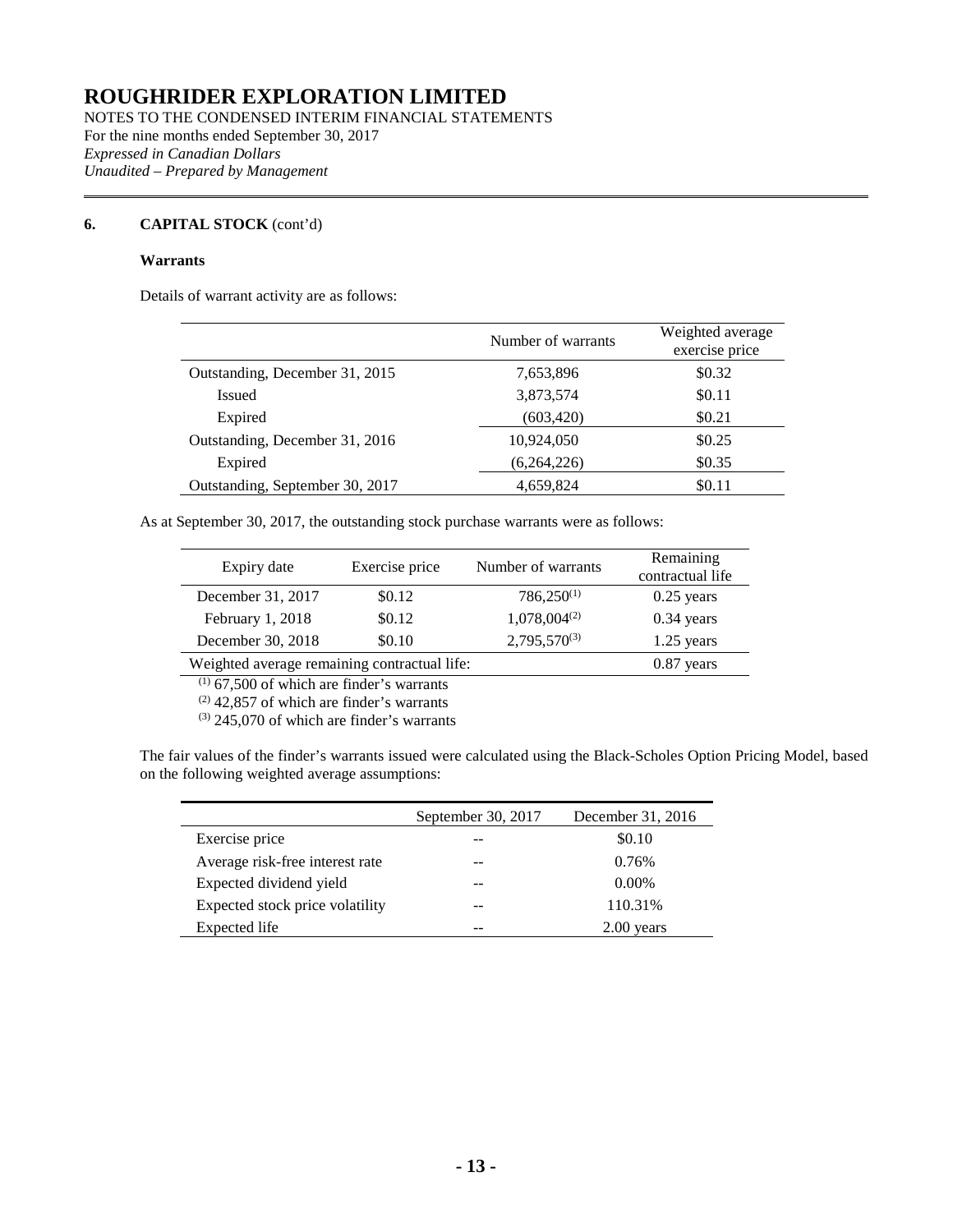NOTES TO THE CONDENSED INTERIM FINANCIAL STATEMENTS For the nine months ended September 30, 2017 *Expressed in Canadian Dollars Unaudited – Prepared by Management*

### **7. RELATED PARTY TRANSACTIONS**

Related parties and related party transactions impacting the accompanying financial statements are summarized below and include transactions with the following individuals or entities:

### **Key management personnel:**

Key management personnel are those persons that have the authority and responsibility for planning, directing and controlling the activities of the Company, directly or indirectly. Key management includes executive and nonexecutive members of the Company's Board of Directors, the CEO, CFO, and a vice president. During the nine months ended September 30, 2017, the CEO and a vice president of the Company were paid compensation of \$156,250 (2016 - \$193,000) which is included in salaries, marketing and exploration expenses; non-executive members of the Company's Board of Directors received no cash compensation or stock options. During the nine months ended September 30, 2016, 250,000 stock options were granted to one director.

### **Other related parties:**

During the nine months ended September 30, 2017:

- a) Accounting services valued at \$30,000 (2016 \$Nil) were received from a company in which the Chief Financial Officer is an associate;
- b) Legal services valued at \$64,896 (2016 \$4,000) were received from a law firm for which one of the directors of the Company is a partner; and
- c) Administrative services valued at \$14,280 (2016 \$4,100) were received from a company owned by a director and officer of the Company.

As at September 30, 2017, the Company owed \$123,765 (December 31, 2016 – \$39,000) to related parties, which is included in accounts payable and accrued liabilities.

### **8. CAPITAL DISCLOSURES**

The Company manages its common shares, options and warrants as capital, each components of shareholders' equity. As at September 30, 2017, the Company's shareholders' equity was \$1,386,835. As the Company is an explorationstage mining company, its principal source of funds is from the issuance of common shares (See Note 1). When managing the capital structure, the Company's competing objectives are to minimize the number of shares issued and to raise sufficient capital to both safeguard its ability to continue as a going concern, and to execute near-term exploration objectives. The Company has not established any quantitative capital management criteria as the competing objectives require subjective analysis.

The Company is not subject to any externally imposed capital requirements.

### **9. FINANCIAL INSTRUMENTS AND RISK MANAGEMENT**

#### **Financial risk factors**

The Company's risk exposures and the impact on the Company's financial statements are summarized below.